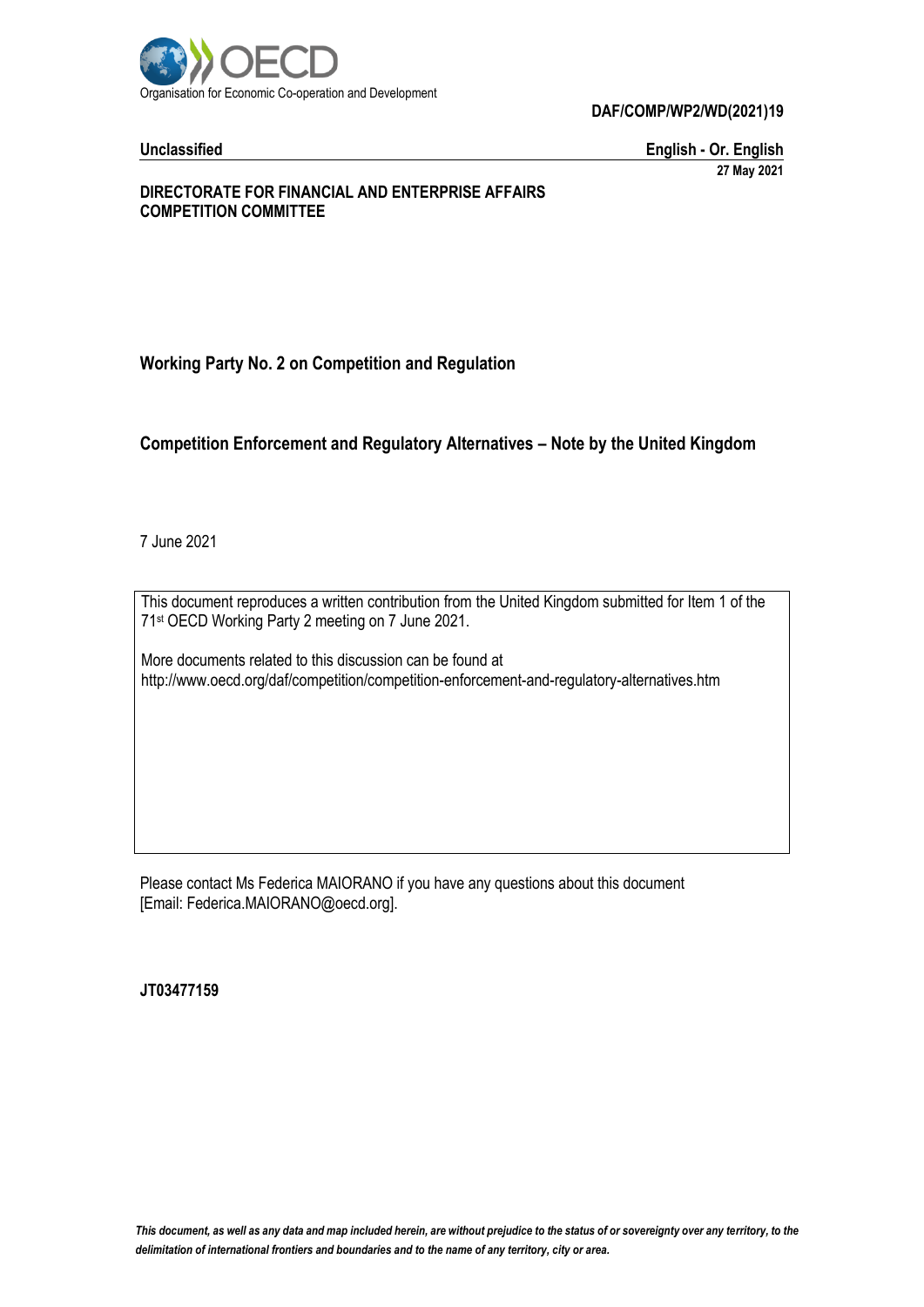# *United Kingdom*

# **1. Introduction**

1. The UK Competition and Markets Authority (CMA) welcomes the opportunity to contribute to the OECD's Roundtable on "Competition Enforcement and Regulatory Alternatives".

2. Competitive and innovative markets that benefit consumers can best be achieved by the combination of timely, targeted competition enforcement and smart, practical and proportionate ex ante regulation which should be developed by drawing on a breadth of market experience. This requires that we are flexible in our interventions, with a focus on what we think would work best for consumers, businesses and the wider economy.

3. The UK competition concurrency arrangements – under which the sector regulators can enforce ex post competition law alongside their ex ante regulatory powers – aims to deliver this flexible and joined up approach in order to promote competition across the regulated sectors.

4. As well as this well-established arrangement, the CMA has more recently taken on a new role in relation to pro-competitive regulation in digital markets, expanding the CMA's remit to a new regulatory function. This follows findings from a range of reports indicating the limitations of ex post competition enforcement in this area.<sup>1</sup>

5. This paper sets out the UK's approach of applying the right balance of competition enforcement and regulatory alternatives to ensure competition is promoted via the most effective means possible. This draws upon the following areas:

- a First, we highlight the key features of the UK competition concurrency arrangements. This includes the rationale and background behind concurrency. In addition, we detail the primacy obligation and its rationale.
- b Second, we explain that competition enforcement and pro-competitive regulation have complementary roles to play in promoting competitive outcomes. This is evidenced through explaining the role the CMA and sector regulators play in promoting pro-competitive regulation across sectors in order to address structural or systemic issues in markets.
- c Third we explain the importance of pro-competitive regulation in digital markets given the limitations of competition enforcement in this area. However, we are clear that competition enforcement will still have an important role to apply alongside this new pro-competitive regulation in order to address specific firm conduct.

<sup>&</sup>lt;sup>1</sup> Jacques Cremer, Yves-Alexandre de Montjoye and Heike Schweitzer (2019), Competition for the digital era, final report for the European Commission; Stigler Center (2019), ; US House Judiciary Subcommittee on Antitrust, Commercial and Administrative Law (2020), Investigation of Competition in Digital Markets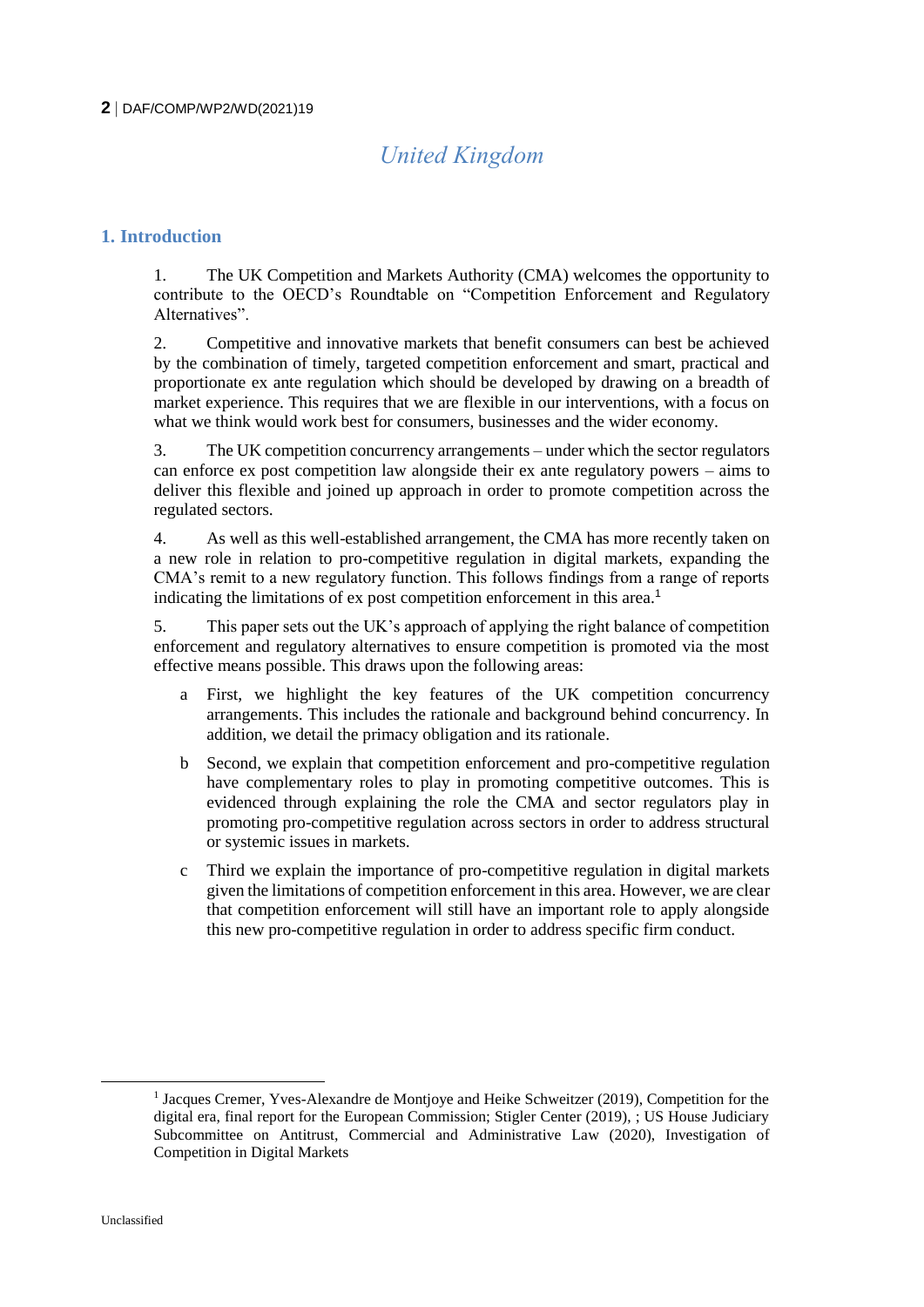# **2. The UK's concurrency regime**

# **2.1. Key features and benefits**

6. The UK has a concurrent competition regime, otherwise known as 'concurrency'.

7. In short, this refers to the fact that both the CMA and sector regulators (such as the regulators in the communications, energy, water, aviation, rail, financial services and payment systems sectors) have powers to enforce the prohibitions against anti-competitive agreements and abuses of a dominant position in their respective sectors and can also carry out market studies and refer markets to the CMA for a detailed market investigation.

8. The CMA is required to decide which body should lead on a case involving a regulated sector, and in particular may decide to take a case on itself if it 'is satisfied that its doing so would further the promotion of competition, within any market or markets in the United Kingdom, for the benefit of consumers'.<sup>2</sup>

9. The benefits of a concurrent approach to competition enforcement are that the regulators bring their deep knowledge of the relevant sector; while the CMA, as the competition authority, brings its in-depth competition experience and economy-wide perspective as well as ensuring there is a consistency of approach across sectors, both regulated and unregulated.

# **2.2. Background and rationale**

10. To better understand the rationale and development of concurrency it is informative to reflect on the history and evolution of the regulated sectors.

11. Many of the regulated sectors were nationalised monopolies in the UK until the 1980s/90s, while others have operated other than through a fully competitive market (e.g. 'natural monopolies' not susceptible to market competition).

12. Consequently, these sectors are subject to direct ex ante regulation enforced by a sector regulator, with multiple aims and objectives. Two aims of this ex ante regulation of relevance for this submission were:

- a to protect consumers in the absence of the normal protections usually afforded by a competitive market (such as downward pressure on prices and upward pressure on quality); and
- b Where possible, to regulate to open up sectors to market competition.

13. As a result, markets which were previously thought inherently incapable of offering consumers the benefits of market competition have over the past few decades matured to a degree that they are now increasingly able to do so.

14. Reflecting the increasingly competitive nature of previously monopolistic or quasimonopolistic sectors, the question has frequently arisen<sup>3</sup> of whether, in certain

<sup>&</sup>lt;sup>2</sup> The Competition Act 1998 (Concurrency) Regulations 2014, reg 5. In addition the CMA is empowered to take over a case from a sectoral regulator, even if the sectoral regulator is already investigating that case, where, again, the CMA is satisfied that its doing so 'would further the promotion of competition, within any market or markets in the United Kingdom, for the benefit of consumers'. The Competition Act 1998 (Concurrency) Regulations 2014, reg 8.

<sup>3</sup> Most recently in John Penrose MP (2021), Power to the people: independent report on competition policy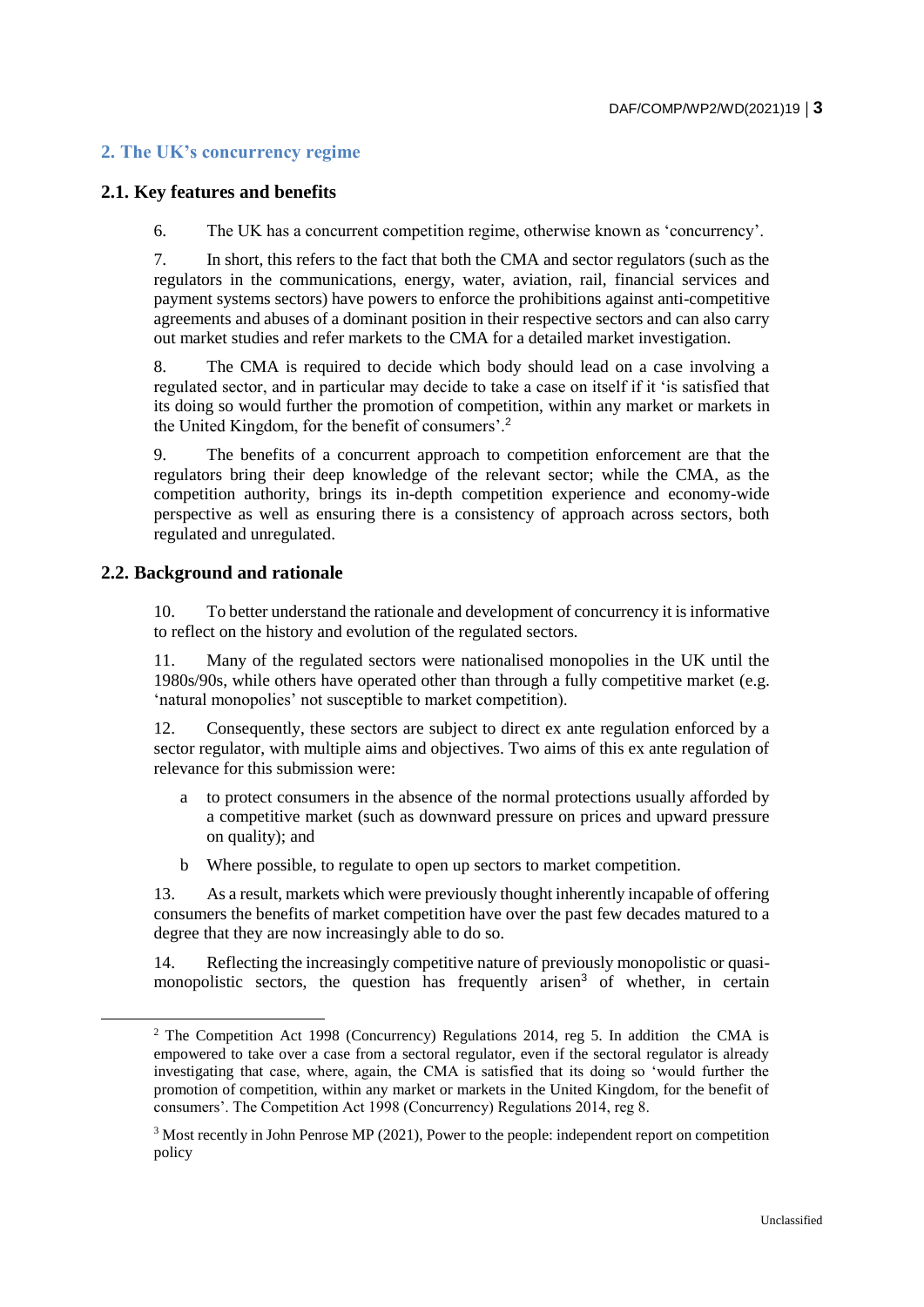circumstances, lower prices, enhanced quality, and spurs to enhanced efficiency and innovation can more effectively and appropriately be achieved by normal competitive processes as they are in other 'normal' parts of the economy that were not previously monopolies, including the application of normal competition law to correct anticompetitive practices and market abuses. In most of the regulated sectors, the role of competition has long been recognised, reflected in the fact of most of the sectoral regulators having had concurrent competition law powers for many years.<sup>4</sup>

15. While we consider it is advantageous to be able to utilise a blended approach – applying both competition enforcement and other regulatory interventions in order to increase competition, rather than competition enforcement alone - it has been noted that the use of ex ante regulation can involve burdens that create barriers to entry and reduce the scope for innovation in regulated sectors. Enforcement powers have therefore provided another means to increase competition in markets so that effective competition would develop and reliance on ex ante regulation would reduce.<sup>5</sup>

16. Furthermore, in passing the Enterprise and Regulatory Reform Act 2013 (ERRA13), Parliament introduced a number of measures to enhance the role of competition law in the regulated sectors. They represent an attempt to enable competition, and competition law, to play a greater role in the regulated sectors and the intention of Parliament to enhance the 'emphasis on early and proper consideration of the use of antitrust powers (under Part 1 of the Competition Act 1998) by the sector regulators'.<sup>6</sup>

17. One key change in this regard was the establishment of the primacy obligation. This requires sector regulators to use their sector regulatory powers only after considering whether it would be more appropriate to use their powers under the competition law prohibitions. This is designed to ensure regulators consider using their competition powers before exercising their regulatory powers. Regulators have generally considered the duty has worked well, providing useful discipline which has now been embedded in their decision-making processes. $^7$ 

18. Through the concurrency arrangements, during the period April 2020 to March 2021,<sup>8</sup> the CMA and other regulators have worked with each other to promote competition and increase their effectiveness at enforcing competition law. For example:

- a 3 new investigations were launched by the CMA, the FCA and the ORR to investigate competition concerns in online payments, financial services and rail services, respectively
- b 2 fines following the CMA-led investigations into the **private** [healthcare](https://www.gov.uk/cma-cases/privately-funded-healthcare-services) and [financial services](https://www.gov.uk/cma-cases/price-comparison-website-use-of-most-favoured-nation-clauses) sectors, totalling over £19 million

<sup>4</sup> 'Baseline' annual report on concurrency – 2014

[<sup>\(</sup>https://www.gov.uk/government/publications/baseline-annual-report-on-concurrency\)](https://www.gov.uk/government/publications/baseline-annual-report-on-concurrency)

<sup>&</sup>lt;sup>5</sup> Competition law review: post implementation review of statutory changes in the Enterprise and Regulatory Reform Act 2013

<sup>6</sup> Enterprise and Regulatory Reform Act 2013 – Explanatory Notes, paragraph 370.

<sup>&</sup>lt;sup>7</sup> Competition law review: post implementation review of statutory changes in the Enterprise and Regulatory Reform Act 2013.

<sup>8</sup> This is the annual period against which the CMA reports on in its most recent Annual Concurrency Reports. See<https://www.gov.uk/government/publications/baseline-annual-report-on-concurrency> for the most recent report.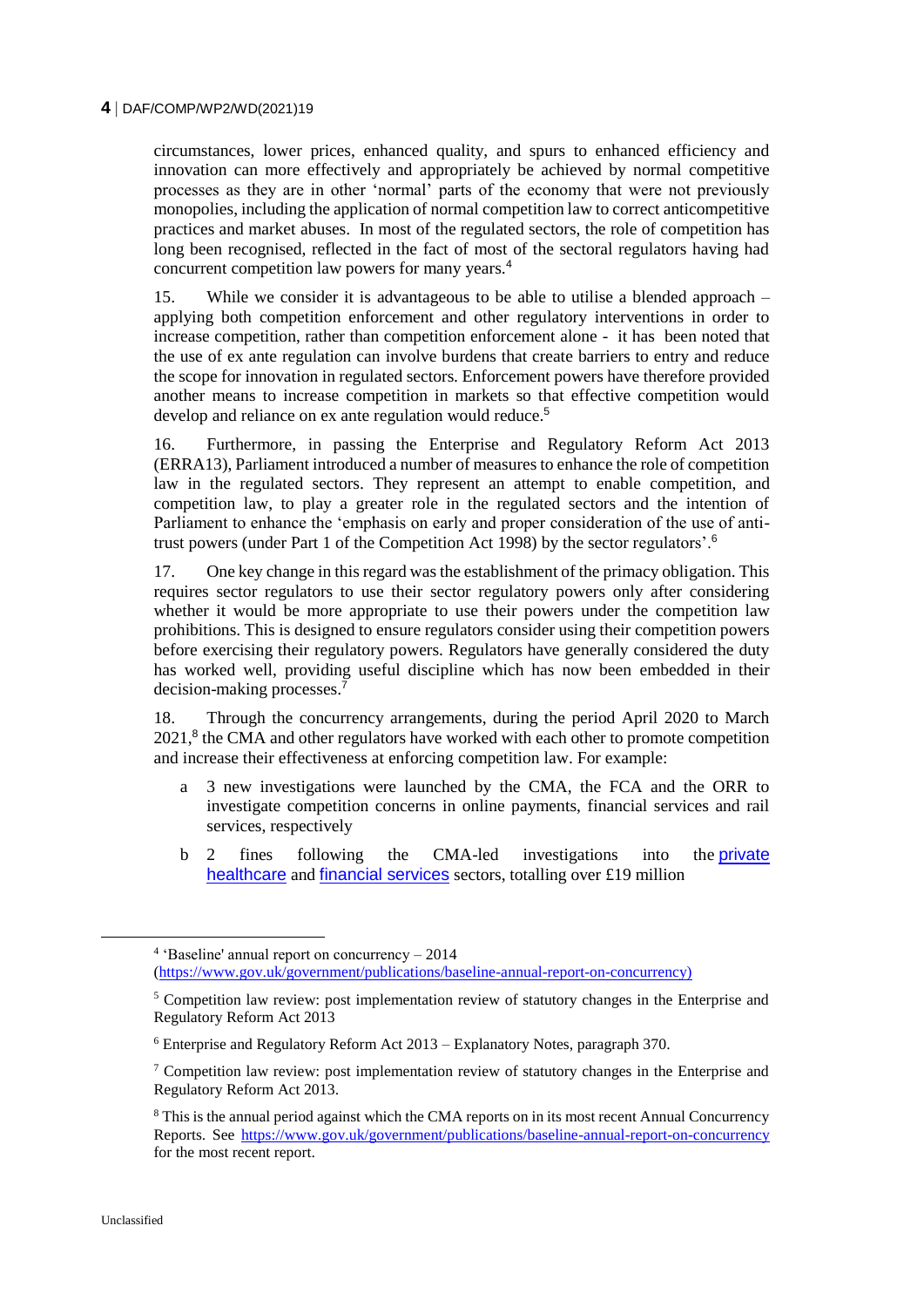c 3 ongoing investigations launched by Ofgem, Ofcom and PSR, resulting in those regulators provisionally finding breaches in competition law.

# **3. Competition enforcement and direct pro-competitive regulation have complementary roles to play**

19. Notwithstanding the drive for greater enforcement action that has been placed on sector regulators through the measures described above, it is important to note that both competition enforcement and direct regulation can and should have a role in promoting competition.

20. The CMA considers<sup>9</sup> that the exercise of competition law powers can, in certain circumstances, have certain general advantages over direct regulation including:

- a the use of competition law can encourage participants in a sector (including the parties to an allegedly anticompetitive practice and those who are complaining about it) to think in terms of the actual effects on the market of the practice concerned, rather than being directed by the 'black letter' of direct regulatory provisions such as licence conditions, rule books, regulatory codes and agreements or specific regulations;
- b competition law is often more flexible and can be more sensitive to the changing economic reality of the situation than an ex ante set of prescribed rules that are only periodically reviewed;
- c the application of competition law in these key sectors creates a body of competition law precedent applicable across regulated sectors and more widely in the economy

21. As we see above, the CMA and regulators have been active in using ex post competition enforcement to protect consumers and promote competition.

22. Having said this, there are areas in which a regulatory approach may be more suitable.

23. Direct regulation, as has been described above has already been effective in opening up regulated sectors to greater market competition (such as by mandating access to networks or requiring cost transparency between upstream and downstream functions in the value chain), and the increasing use of ex post competition law by the concurrent regulators is testament to how systemic and structural issues have increasingly been addressed, meaning that enforcement of competition law can be effectively used to promote competition.

24. However, in today's markets systemic and structural issues do still emerge that need to be addressed through well designed regulatory intervention<sup>10</sup> over competition enforcement.

 $10$  For a full assessment of the importance of well-designed regulation and aspects to avoid in order to ensure competition is not inhibited, please see

<https://www.gov.uk/government/publications/baseline-annual-report-on-concurrency> and the CMA's Competition Impact Assessment: Guidelines for Policymakers [\(https://www.gov.uk/government/publications/competition-impact-assessment-guidelines-for](https://www.gov.uk/government/publications/competition-impact-assessment-guidelines-for-policymakers))[policymakers\)](https://www.gov.uk/government/publications/competition-impact-assessment-guidelines-for-policymakers))

<sup>9</sup> As similarly examined in 'Baseline' annual report on concurrency – 2014 (see note 4 above)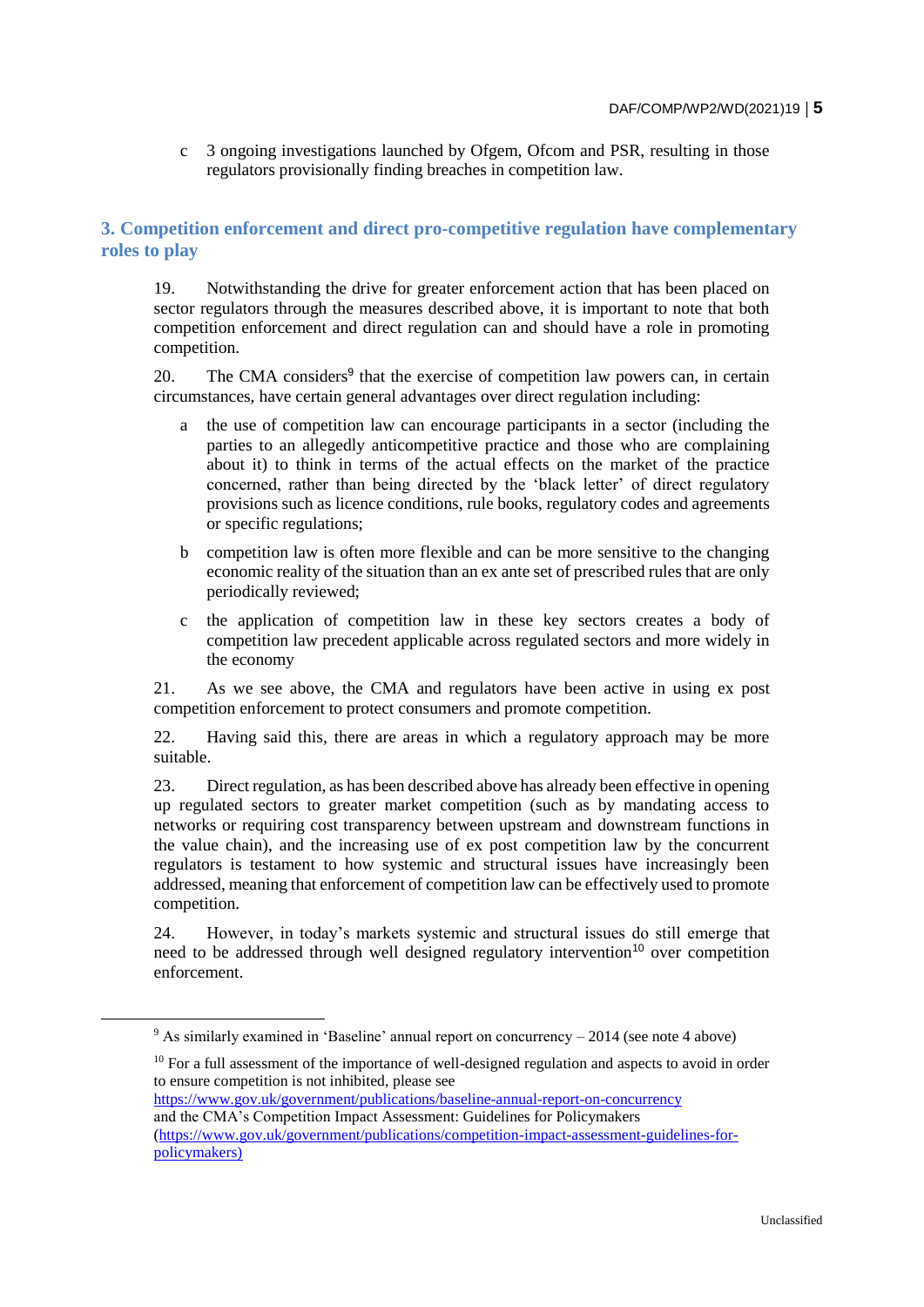25. Below we set out a few examples of where the CMA and sector regulators have set out pro-competitive regulatory interventions, namely through the Open Banking intervention and in the CMA's response to a super complaint about "Loyalty Penalties". Both the market issues below could not have been dealt with by ex post competition enforcement alone given the lack of evidence of anticompetitive conduct by market participants. Instead, there were much broader structural or systemic issues in the markets concerned that required regulatory intervention in order to address poor market outcomes and increase competition.

26. The first regulatory intervention, Open Banking, was borne out of the CMA's market investigation regime. This is broader than the competition enforcement regime and allows the CMA to directly impose remedies on markets on the basis of finding features of a relevant market, which alone or in combination, prevent, restrict or distort competition such that there are adverse effects on competition.<sup>11</sup> In this case, the CMA considered the supply of personal current accounts in the UK and the supply of certain retail banking services to SMEs in the UK. The CMA found that older and larger banks did not have to work hard enough to win and retain customers and that it was difficult for new and smaller banks to grow. Central to the CMA's Open Banking remedy (delivered through binding 'Orders'<sup>12</sup> on banks') were measures to require the largest banks in Great Britain and Northern Ireland to adopt and maintain common API standards through which they would share data with other providers and with third-party providers including Price Comparison Websites, account information service providers and payment initiation service providers.

27. The CMA considered that the open API banking standard<sup>13</sup> had the greatest potential to increase competition between banks, by making it much easier for both personal customers and SMEs to compare what is offered by different banks and by paving the way to the development of new business models offering innovative services to customers.

28. The second regulatory intervention arose out of the CMA's response to a super complaint about "Loyalty Penalties", that is higher prices charged to existing customers compared to newer ones. A super-complaint<sup>14</sup> is a complaint submitted by a designated consumer body that 'any feature, or combination of features, of a market in the United Kingdom for goods or services is or appears to be significantly harming the interests of consumers', to which the CMA is required to respond.<sup>15</sup> Although pricing differences such as introductory deals are not in themselves harmful, the extent to which prices differed between new and loyal customers led the CMA to conclude that there was widescale

 $\overline{a}$ 

<sup>&</sup>lt;sup>11</sup> Within the meaning of section 134(2) of EA02. See page 481 of the Retail Banking Market Investigation for further detail:

[https://www.gov.uk/cma-cases/review-of-banking-for-small-and-medium-sized-businesses-smes](https://www.gov.uk/cma-cases/review-of-banking-for-small-and-medium-sized-businesses-smes-in-the-uk)[in-the-uk](https://www.gov.uk/cma-cases/review-of-banking-for-small-and-medium-sized-businesses-smes-in-the-uk)

<sup>&</sup>lt;sup>12</sup> See Figure 13.1: Summary of measures to develop and require the use of open API standards and data sharing through them, Retail Banking Market Investigation

<sup>&</sup>lt;sup>13</sup> An open API standard entails UK banks developing a single and common API, which is publicly available and can be used by any FinTech company or app developer, to design products or apps which would work for all UK banks.

<sup>&</sup>lt;sup>14</sup> As defined by section  $11(1)$  of the Enterprise Act 2002,

<sup>&</sup>lt;sup>15</sup> Within 90 days after the day on which a super-complaint is received, the CMA must say publicly how it proposes to deal with it. See section  $11(1)$  of Enterprise Act 2002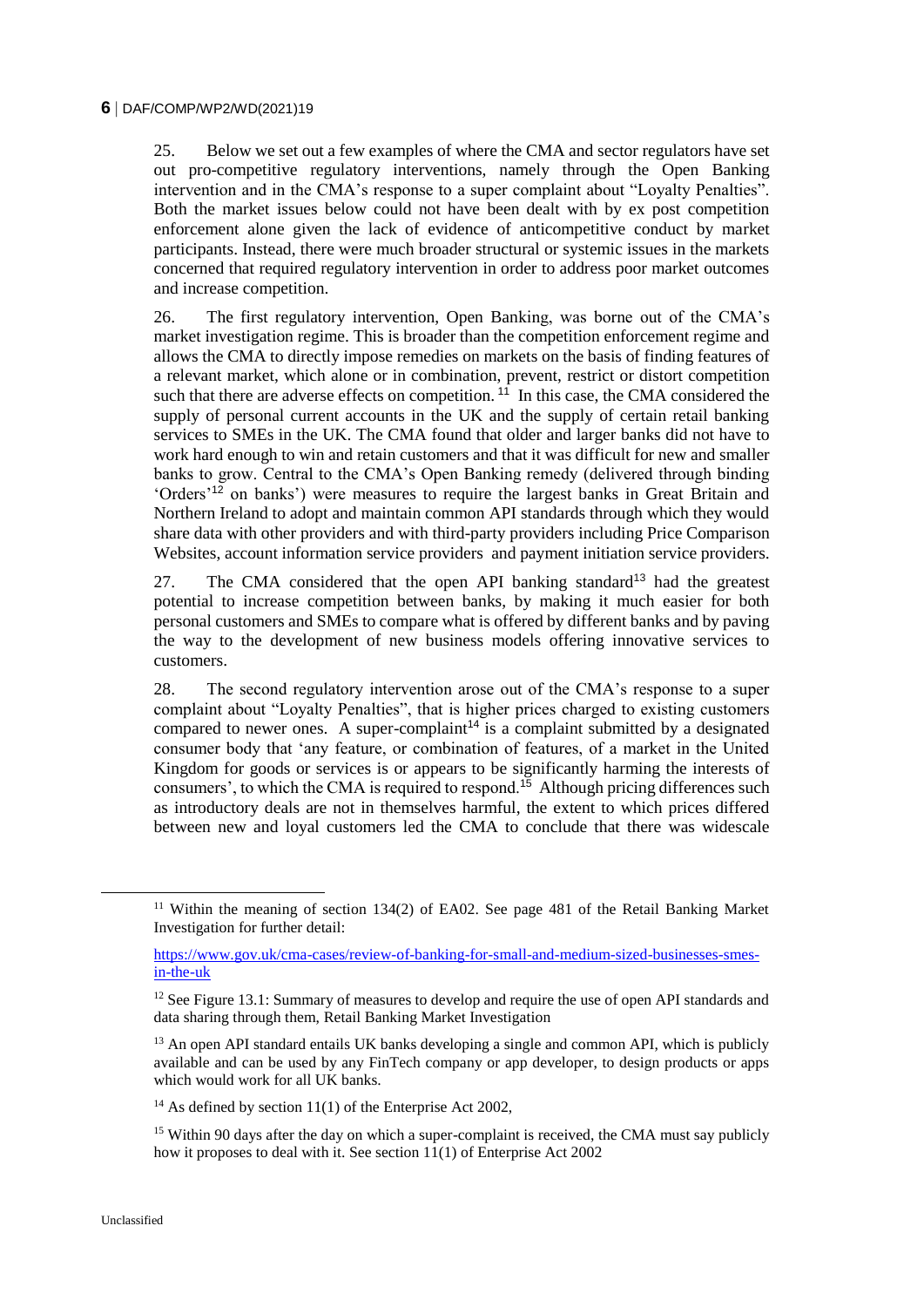consumer harm.<sup>16</sup> This harm was not the result of any specific anticompetitive activity and could not be addressed using ex post competition enforcement alone. As such, addressing the problem required regulatory interventions (complemented with targeted consumer enforcement to tackle harmful business practices, with the CMA itself launching investigations into antivirus software market). Again, the regulatory interventions allowed the CMA and sector regulators to take a broader, holistic view of the market than competition enforcement alone.

29. These two examples are discussed in more detail in the accompanying annex.

# **4. Pro-competitive regulation in digital markets**

30. A key illustration of how both ex ante regulation and ex post competition law can work together to promote competition can be seen in the case of digital markets. The UK government has announced that it will establish a Digital Markets Unit, housed within the CMA. From April 2021, work to operationalise this regime began within the CMA and government plans to legislate to create an ex ante regulatory framework which can be used alongside the CMA's competition enforcement powers to protect competition in digital markets.

31. Digital markets play a fundamental role in modern life, delivering substantial benefits for consumers, businesses and the economy more widely. However, the dynamics of digital markets have changed hugely, with a small number of digital firms now holding substantial market power, with the potential to cause significant harm to consumers and businesses that rely on them, to innovative competitors and to the economy and society more widely. The fall to a small number of digital firms is because digital markets have a unique set of characteristics, including strong network effects and strong economies of scale and scope. For this reason, in many cases, digital markets are subject to 'tipping' in which a winner will take most of the market. This was borne out in the CMA's market study into online platforms and digital advertising. In December 2020, the CMA published advice to the government, having worked closely with Ofcom, the ICO and the FCA, on the design and implementation of a pro-competition regime for digital markets.

32. Without effective competition, we will not unlock the full potential for these digital services to contribute to economic growth and the UK's recovery from COVID-19. This is also a challenge that other OECD members face. That is why we can no longer ignore the significant harms caused by powerful digital firms which are now increasingly evident.

33. However, as has now been recognised in many prominent reports,<sup>17</sup> existing ex post competition laws are not, by themselves, sufficient to address these challenges: in particular they are slow moving (especially in the context of such fast-moving markets) and cannot address the underlying structural issues.

34. Given the substantial and entrenched market power of these firms, an ex ante regime is needed to prevent them from exploiting their powerful positions as well as to drive vibrant competition and innovation. In particular, an ex ante regime has a number of advantages over existing ex post enforcement tools, including:

a the ability to cover a much wider range of concerns holistically;

<sup>16</sup> <https://www.gov.uk/cma-cases/loyalty-penalty-super-complaint>

<sup>&</sup>lt;sup>17</sup> See footnote 1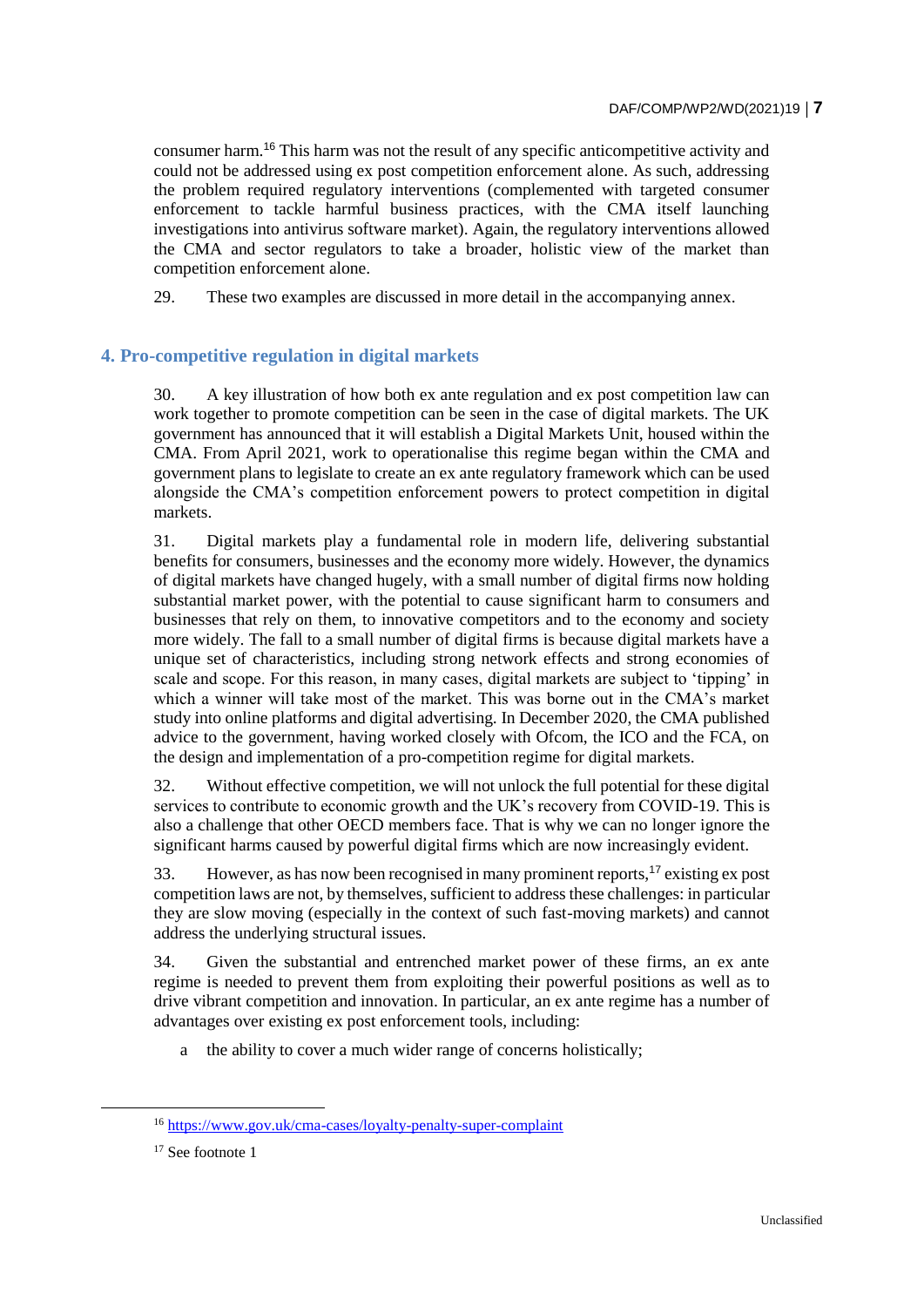- b the ability to address concerns more rapidly and before they result in competitive harm; a greater focus on remedies and remedy design; and
- c greater clarity for platforms and other market participants over what represents acceptable behaviour when interacting with users and competitors.<sup>18</sup>

35. This is not to say that competition enforcement will not have a role to play in digital markets. The CMA will continue to conduct targeted enforcement investigations into digital markets as and when appropriate. For example, in January 2021 the CMA launched an investigation under Chapter II of the Competition Act 1998 into suspected breaches of competition law by Google. The investigation concerns Google's proposals to remove third party cookies (TPCs) on Chrome and replace TPCs functionality with a range of 'Privacy Sandbox' tools, while transferring key functionality to Chrome.<sup>19</sup>

36. Looking forward, whilst a new pro-competition framework is needed to promote competition and protect consumers and businesses in digital markets, this framework cannot operate in isolation. It will need to be joined-up and coherent with the wider regulatory landscape, in particular with sectoral regulation, data protection regulation and with the government's new regime for harmful online content. The CMA, Ofcom and the ICO have already established the Digital Regulation Cooperation Forum (DRCF) to deliver a step change in coordination and cooperation between regulators in digital markets. In addition, the FCA joined the DRCF in April 2021.<sup>20</sup>

37. The DRCF is evidence of expanding ways of working together between the CMA and regulators to protect and promote competition in the UK. We look forward to working with regulators and sharing knowledge with international counterparts in order to develop the regime moving forward.

 $\overline{a}$ 

<sup>&</sup>lt;sup>18</sup> CMA, Online platforms and digital advertising market study final report 1 July 2020: <https://www.gov.uk/cma-cases/online-platforms-and-digital-advertising-market-study>

<sup>&</sup>lt;sup>19</sup> See Investigation into Google's 'Privacy Sandbox' browser changes. Further detail available on case page [https://www.gov.uk/cma-cases/investigation-into-googles-privacy-sandbox-browser](https://www.gov.uk/cma-cases/investigation-into-googles-privacy-sandbox-browser-changes)[changes](https://www.gov.uk/cma-cases/investigation-into-googles-privacy-sandbox-browser-changes)

<sup>20</sup> The DRCF published its workplan for 2021/22 in March 2021:

[https://www.gov.uk/government/publications/digital-regulation-cooperation-forum-workplan-](https://www.gov.uk/government/publications/digital-regulation-cooperation-forum-workplan-202122/digital-regulation-cooperation-forum-plan-of-work-for-2021-to-2022%20to%202022)[202122/digital-regulation-cooperation-forum-plan-of-work-for-2021-to-2022 to 2022](https://www.gov.uk/government/publications/digital-regulation-cooperation-forum-workplan-202122/digital-regulation-cooperation-forum-plan-of-work-for-2021-to-2022%20to%202022) see in particular section titled 'The DRCF will bring benefits for businesses and the people using digital services".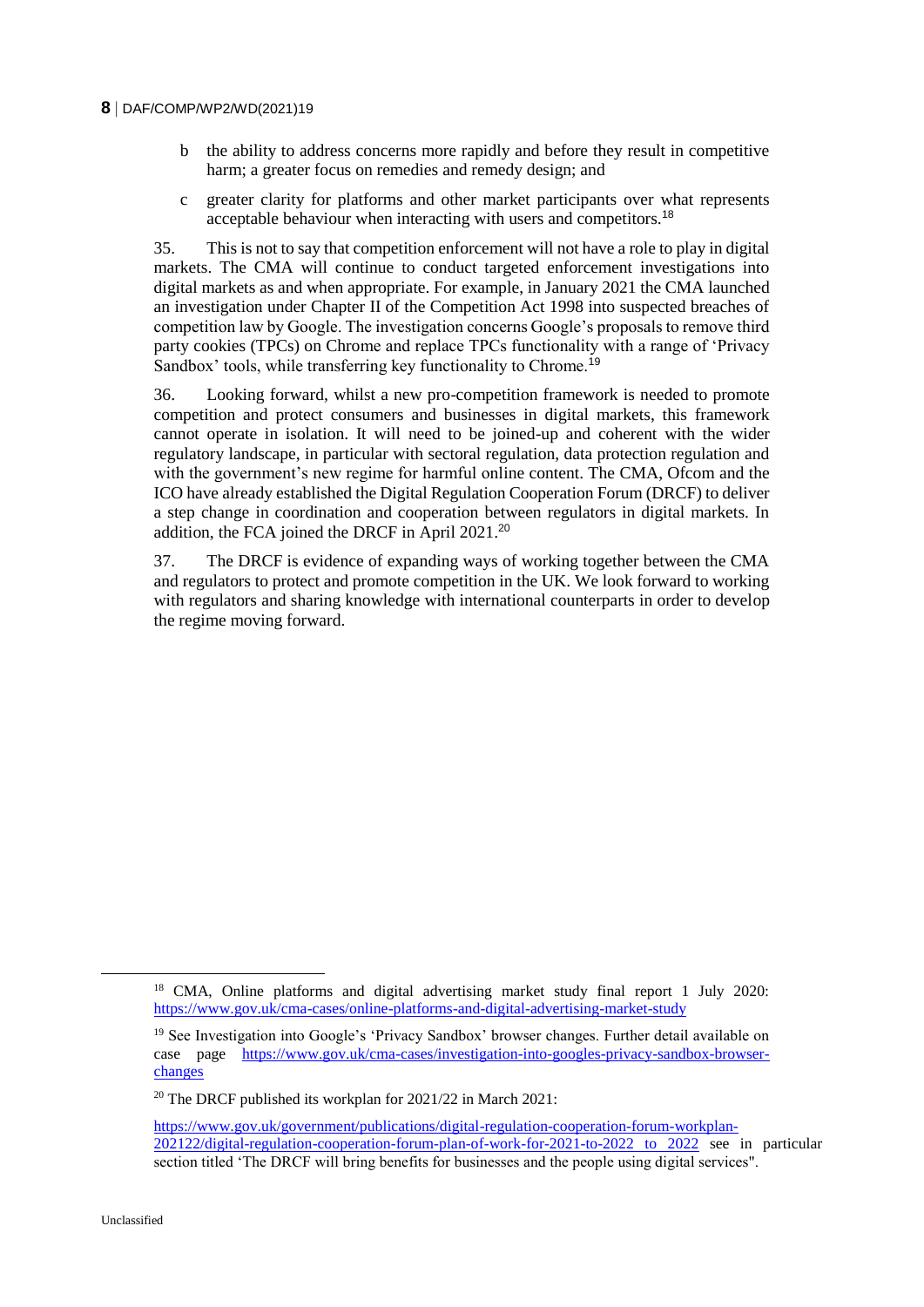# **Annex A.**

# **Open Banking: promoting competition through designing regulation around new technology**

38. In August 2016, the CMA published its final report following its investigation into the supply of retail banking services to personal current account (PCA) customers and to small and medium-sized enterprises (SMEs) (retail banking market). The CMA found that older and larger banks did not have to work hard enough to win and retain customers and that it was difficult for new and smaller banks to grow. To address these issues the CMA proposed a number of remedies including Open Banking, which enables customers and small and medium-sized businesses to share their current account information securely with other third-party providers from January 2018.

39. Central to the CMA's Open Banking remedy were measures to require the largest banks in Great Britain and Northern Ireland to adopt and maintain common API standards through which they would share data with other providers and with third-party providers (TPPs) including Price Comparison Websites ("PCWs"), account information service providers (AISPs) and payment initiation service providers (PISPs).

40. The CMA considered that the open API banking standard<sup>21</sup> had the greatest potential to increase competition between banks, by making it much easier for both personal customers and SMEs to compare what is offered by different banks and by paving the way to the development of new business models offering innovative services to customers. We understand that around 30 other jurisdictions are now either contemplating or implementing Open Banking approaches.<sup>22</sup>

41. While it is too early to assess Open Banking's full impact, there have been significant improvements to the process that enables customers to authorise new TPPs.<sup>23</sup> New technologies have developed, this includes products launched to help people manage their finances – whether through better budgeting, automating savings, comparing products, or finding ways to clear debt. Further, as of May 2020, Open Banking product usage continues to grow with over 400 million successful API calls<sup> $24$ </sup> made by customers to TPPs in March 2020.

42. Related to this work, the FCA is developing open finance. Open finance would extend open banking principles to give consumers greater control of their financial data. This could make it easier for customers to compare price and product features, and switch product or provider. Open finance would therefore allow firms to develop services that

 $21$  An open API standard entails UK banks developing a single and common API, which is publicly available and can be used by any FinTech company or app developer, to design products or apps which would work for all UK banks.

 $22$  Open Banking around the world Towards a cross-industry data sharing ecosystem, Article by Deloitte: [https://www2.deloitte.com/global/en/pages/financial-services/articles/open-banking](https://www2.deloitte.com/global/en/pages/financial-services/articles/open-banking-around-the-world.html)[around-the-world.html](https://www2.deloitte.com/global/en/pages/financial-services/articles/open-banking-around-the-world.html)

<sup>&</sup>lt;sup>23</sup> Open Banking – report published by the OBIE Posted July 22, 2019: <https://www.openbanking.org.uk/wp-content/uploads/open-banking-report-150719.pdf>

 $24$  An API call can be described as follows. Where a customer has downloaded an app, before using the app, a customer will be required to fill in an email or password. The moment the "enter button" to submit details is hit, the customer has made an API call.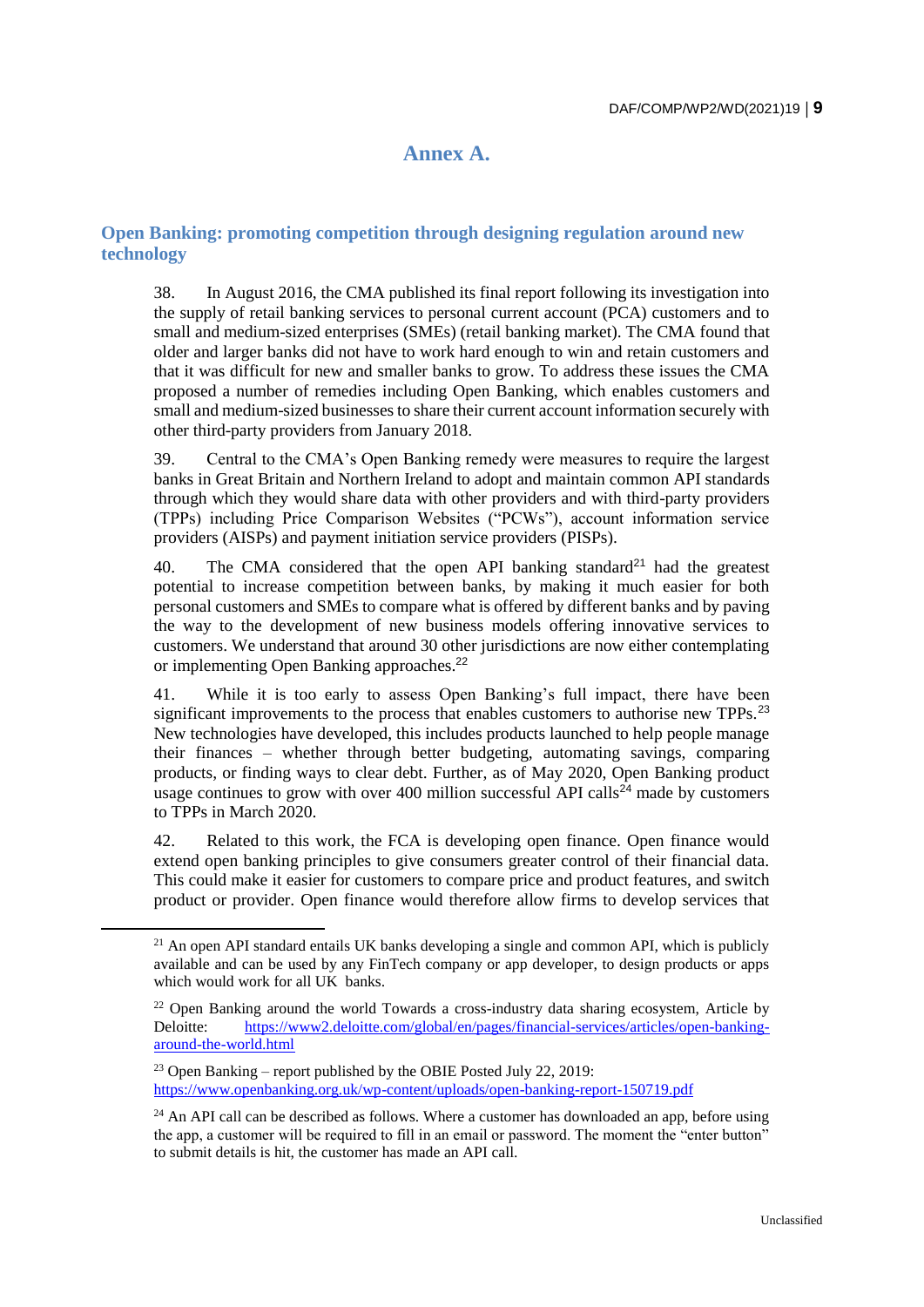benefit consumers and businesses, improving competition, financial capability and inclusion<sup>25</sup>

# **Loyalty penalty: promoting healthy competition and enhancing consumer engagement through regulation**

43. In response to the Loyalty penalty super-complaint brought by Citizens Advice in September 2018, the CMA made recommendations to government and regulators (in particular Ofcom and the FCA) to help address the loyalty penalty. The loyalty penalty is where companies penalise longstanding customers by charging them higher prices than new customers, or those who renegotiate their deal for the same goods/services. The FCA and Ofcom estimate that in total more than 28 million customers were paying a loyalty penalty of £3.4 billion.<sup>26</sup> The CMA considered different aspects of loyalty penalty pricing, such as automatic renewal of services as found in the broadband or home insurance market. Such practices increase the risk that customers that get rolled over yearly will pay a loyalty penalty.<sup>27</sup>

44. Offering introductory deals is not necessarily harmful, but the CMA found that the loyalty penalty is particularly problematic when businesses make it harder than it needs to be for people to switch, and then exploit their longstanding customers. Such harmful business practices undermine consumer trust in markets. Trust is critical to a wellfunctioning competitive market: it means consumers shop around with confidence and switch providers to get the best deals

45. In responding to the super-complaint in December 2018, the CMA set out a package of reforms to help tackle the loyalty penalty, which included recommendations for regulators to: take action against harmful business practices (through effective enforcement of consumer law alongside recommendations to strengthen consumer protection law); protect vulnerable customers by using targeted pricing regulations where needed; publish the size of the loyalty penalty by provider in their markets to hold firms to account and to help people navigate the market to get better deals. The CMA also made recommendations in the five markets where particular concerns had been raised; mobile, broadband, cash savings, home insurance and mortgages.

46. To help improve engagement, in its six-month update the CMA set out a principlesbased framework to give more clarity to businesses and regulators about the difference between healthy competition and unacceptable practices. The framework built on the

 $\overline{a}$ 

<sup>&</sup>lt;sup>25</sup> In December 2019, the FCA published a Call for Input on its strategy for open finance (see FCA (2019), Call for input: Open finance): [https://www.fca.org.uk/publications/calls-input/call-input](https://www.fca.org.uk/publications/calls-input/call-input-open-finance)[open-finance.](https://www.fca.org.uk/publications/calls-input/call-input-open-finance) The consultation closed in October 2020 and the FCA published a feedback statement in March 2021 (see FCA (2021), Open finance – feedback statement:

<https://www.fca.org.uk/publications/feedback-statements/fs21-7-open-finance-feedback-statement>

<sup>&</sup>lt;sup>26</sup> Estimate taken from combined published figures from FCA and Ofcom's work in the five markets in 2019 and 2020; we recognise that there may be instances where customers are paying a loyalty penalty in more than one market and therefore may be counted twice or more. See CMA (2020), Loyalty penalty December 2020 update, available here:

https://assets.publishing.service.gov.uk/media/5fc52bdcd3bf7f7f591e141e/Loyalty\_penalty\_Dec  $2020$  -.pdf

 $27$  The loyalty penalty can arise through a variety of ways. In some markets there is a sharp increase after the introductory price ('price jump') like in energy; in others there are successive price rises ('price walking') as in insurance; and elsewhere customers on older tariffs sometimes pay higher prices for similar services ('legacy pricing'), as in broadband.